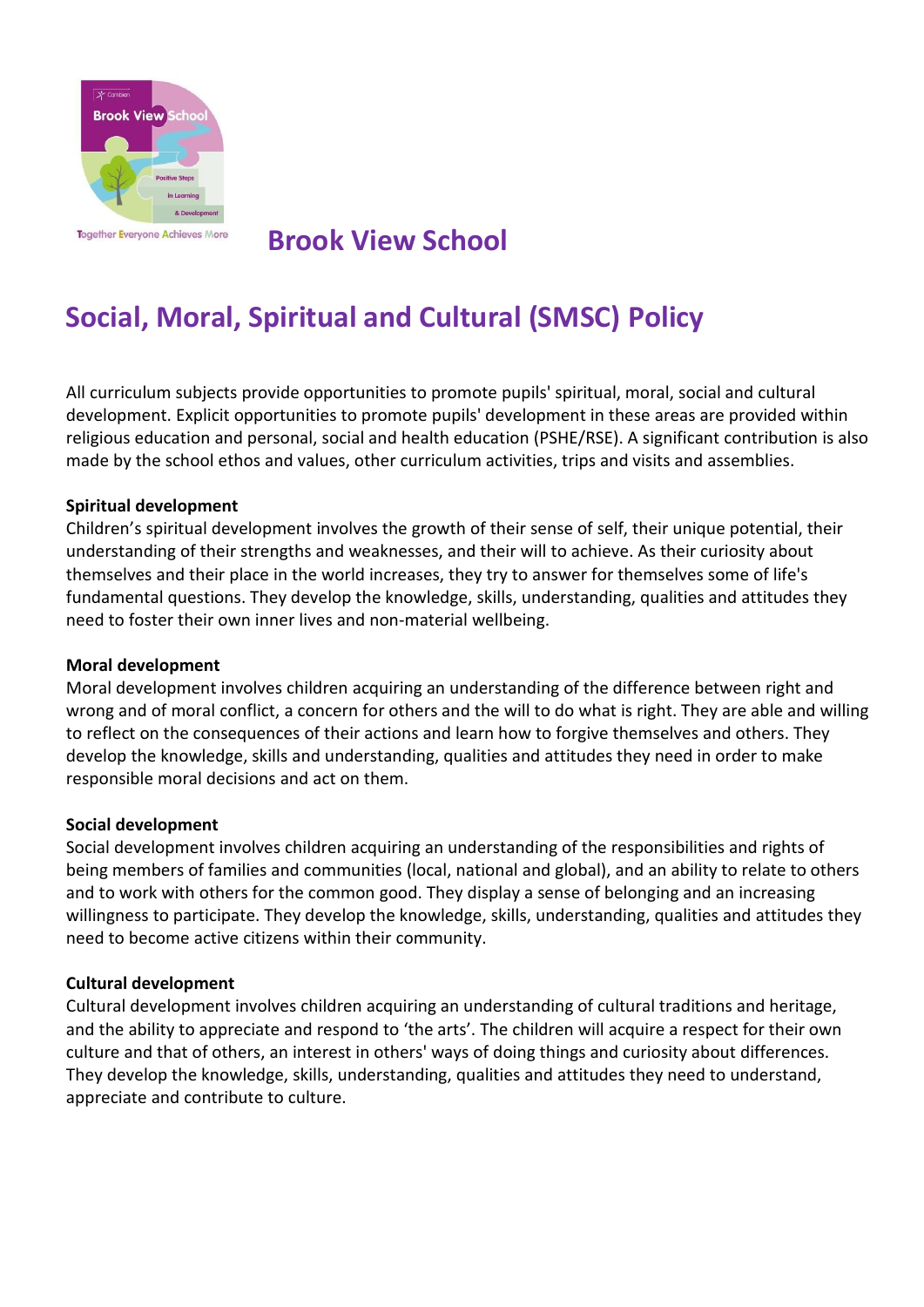## **Promoting British Values**

The DfE have recently reinforced the need "to create and enforce a clear and rigorous expectation on all schools to promote the fundamental British Values of Democracy, the rule of law, individual liberty and mutual respect and tolerance of those with different faiths and beliefs"

#### **Democracy**

Each Year, pupils apply to become school council members. If elected they represent the pupil voice within the school. They must meet regularly with their peers and canvas their views as well as reporting back on decisions taken at school council meetings.

Meetings take place monthly with the lead teacher. Minutes are displayed alongside a photo board of school council members.

#### **The Rule of Law**

The importance of laws, whether those that govern the class, school or the country are highlighted at Brook View School. Pupils attend tutorials which explain laws and following rules. Some of these are centred on behaviour and expectation as well as safety, including online safety. Pupils are taught the value and reason behind rules.

#### **Individual Liberty**

At Brook View pupils are actively encouraged to make choices, knowing they are in a safe and supportive environment. Weekly assemblies reward children using the learning powers of: Resilience, Resourcefulness, Responsibility, Reflectiveness and Reciprocity. Personalised 1-1 meetings between pupil and their key tutor allow pupils to aim for individual targets. We encourage the development of "growth mind sets" as opposed to fixed ones.

#### **Mutual Respect**

Good behaviour is celebrated in Friday Assembly. All pupils in the school can see how good behaviour stands out. Children are taught how to show respect for and value each other's' views and beliefs. This is especially evident within tutorials and subjects such as RE, PSHE and P4C. They are also encouraged to challenge views that are in conflict with the school's values and with 'British Values'.

#### **Respect and Celebration of Different Faiths, Beliefs and Cultures**

We actively promote diversity through our celebrations of different faiths and cultures. Religious Education and PSHE lessons reinforce messages of respect for others. Children visit places of worship that are important to different faiths.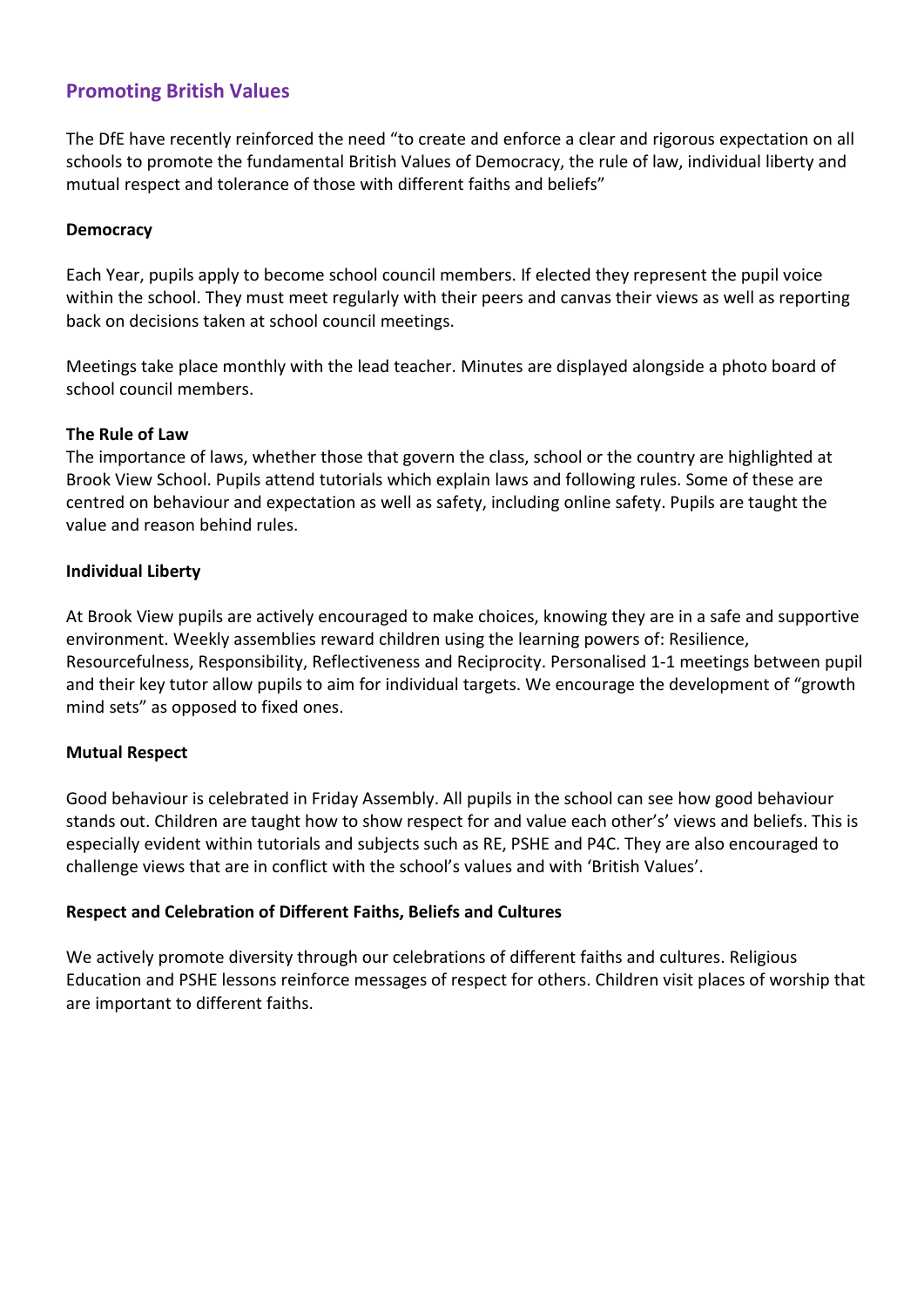### **Spiritual, Moral, Social and Cultural (SMSC) Development**

SMSC development is now referenced throughout Ofsted's School Inspection Handbook. At Brook View, we have a thoughtful and wide-ranging promotion of pupils' Spiritual, Moral, Social and Cultural development and their physical well-being, which enables them to thrive in a supportive, highly cohesive learning community.

| <b>Good/Outstanding Practice Guidance</b>                                                                                                           | <b>Evidence</b>                                                                                                                                                                                                                                                                                                                                                                                                                                                                                                                                                                                                                                                              |
|-----------------------------------------------------------------------------------------------------------------------------------------------------|------------------------------------------------------------------------------------------------------------------------------------------------------------------------------------------------------------------------------------------------------------------------------------------------------------------------------------------------------------------------------------------------------------------------------------------------------------------------------------------------------------------------------------------------------------------------------------------------------------------------------------------------------------------------------|
|                                                                                                                                                     | <b>SPIRITUAL</b>                                                                                                                                                                                                                                                                                                                                                                                                                                                                                                                                                                                                                                                             |
| Giving pupils the opportunity to explore values and<br>beliefs, including religious beliefs, and the way in<br>which they impact on peoples' lives. | - Regular Assembly / tutorial topics for all key stages<br>see tutorial timetable.<br>- Tutorial timetable and drop-down weeks recognise<br>key festivals in all religions and special days.<br>- RE curriculum using Agreed Syllabus<br>- Display planned in corridor to prompt spiritual<br>reflection                                                                                                                                                                                                                                                                                                                                                                     |
| Where pupils already have religious beliefs,<br>supporting and developing these beliefs in ways<br>which are personal and relevant to them.         | - RE Curriculum discussions; use of the Big Questions.<br>- Show and Tell in tutorials where pupils explain what<br>they have done when not in school.<br>- Celebration Assembly each week where children's<br>internal and external activities are celebrated.<br>- Encouraging pupils to share their beliefs with their<br>classes and during tutorial.<br>- Collaborative celebrations of all cultural festivals<br>with the opportunity to taste and experience new<br>foods, make traditional crafts and displays and learn<br>more about the history of the traditions<br>- Undertake visits to recognised religious places to<br>learn more about cultural traditions |
| Encouraging pupils to explore and develop what<br>animates themselves and others.                                                                   | - RE Curriculum<br>- PSHE/RSE curriculum<br>- P4C sessions across both Key Stages<br>- Global learning elements throughout all the topics<br>across school.                                                                                                                                                                                                                                                                                                                                                                                                                                                                                                                  |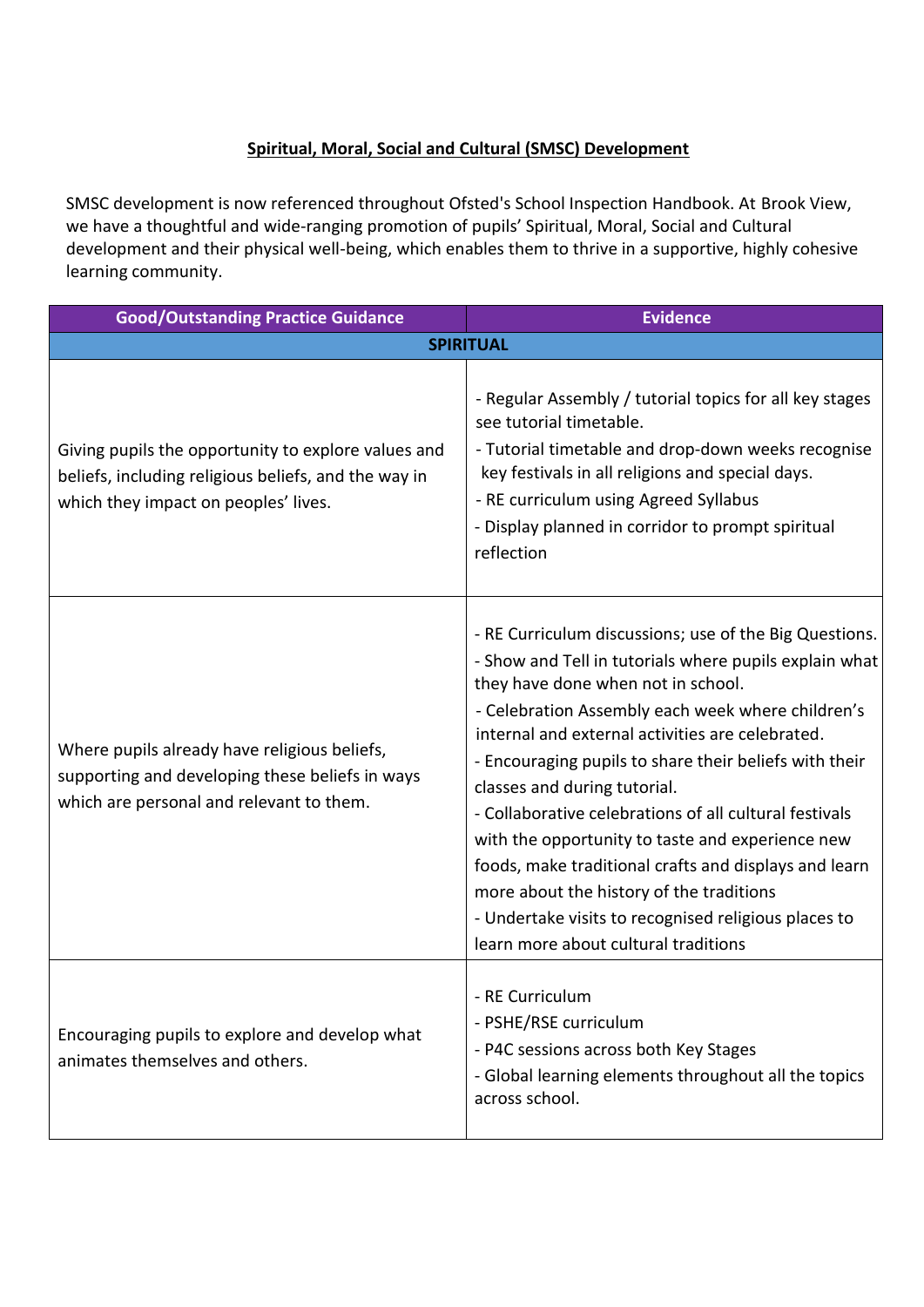| Encouraging pupils to reflect and to learn from<br>reflection.                                                      | - Positive Behaviour Policy<br>- Corridor display on RE theme with questions to<br>prompt spiritual thought.<br>- Charity and fundraising events -Macmillan cancer,<br>Children in Need, Red Nose Day, Water Aid, Help<br>the Heroes<br>- RE planning and curriculum; knowledge and<br>response<br>- Pupils encouraged to reflect on the values studied<br>and discuss in class.                                                                                                                                    |
|---------------------------------------------------------------------------------------------------------------------|---------------------------------------------------------------------------------------------------------------------------------------------------------------------------------------------------------------------------------------------------------------------------------------------------------------------------------------------------------------------------------------------------------------------------------------------------------------------------------------------------------------------|
| Giving pupils the opportunity to understand human                                                                   | - RE planning and curriculum;                                                                                                                                                                                                                                                                                                                                                                                                                                                                                       |
| feelings and emotions, the way they impact on                                                                       | - PSHE/RSE curriculum                                                                                                                                                                                                                                                                                                                                                                                                                                                                                               |
| people and how an understanding of them can be                                                                      | - Dedicated SMSC time.                                                                                                                                                                                                                                                                                                                                                                                                                                                                                              |
| helpful.                                                                                                            | - Positive Behaviour Policy                                                                                                                                                                                                                                                                                                                                                                                                                                                                                         |
| Developing a climate or ethos within which all pupils<br>can grow and flourish, respect others and be<br>respected. | - Explicit teaching of manners and politeness for<br>pupils and staff<br>- Positive Behaviour Policy rewarding mutual respect<br>through "MODEL PUPIL"<br>- Reinforcing concepts in whole school assemblies<br>through 'Character Education'<br>- Class rules across whole school and displayed in<br>each room<br>- School Council; regular meetings, display and<br>discussion.<br>- Clear set of values across school and on display.<br>Covered within the whole school SMSC and Health<br>and Safety overview. |
| Promoting teaching styles which:                                                                                    | - Teachers are encouraged to ask varied and                                                                                                                                                                                                                                                                                                                                                                                                                                                                         |
| -Value pupils' questions and give them space for                                                                    | differentiated questions; this is looked for on                                                                                                                                                                                                                                                                                                                                                                                                                                                                     |
| their own thoughts ideas and concerns. - Enable                                                                     | planning during scrutiny and during lesson                                                                                                                                                                                                                                                                                                                                                                                                                                                                          |
| pupils to make connections between aspects of their                                                                 | observations.                                                                                                                                                                                                                                                                                                                                                                                                                                                                                                       |
| learning.                                                                                                           | - Encouraging pupil thinking time when answering                                                                                                                                                                                                                                                                                                                                                                                                                                                                    |
| -Encourage pupils to relate their learning to a wider                                                               | -Training on AfL techniques for whole cohort                                                                                                                                                                                                                                                                                                                                                                                                                                                                        |
| frame of reference, for example asking 'why', 'how'                                                                 | participation and effective questioning                                                                                                                                                                                                                                                                                                                                                                                                                                                                             |
| and 'where' as well as 'what'.                                                                                      | - Whole school CPD programme on SMSC: P4C                                                                                                                                                                                                                                                                                                                                                                                                                                                                           |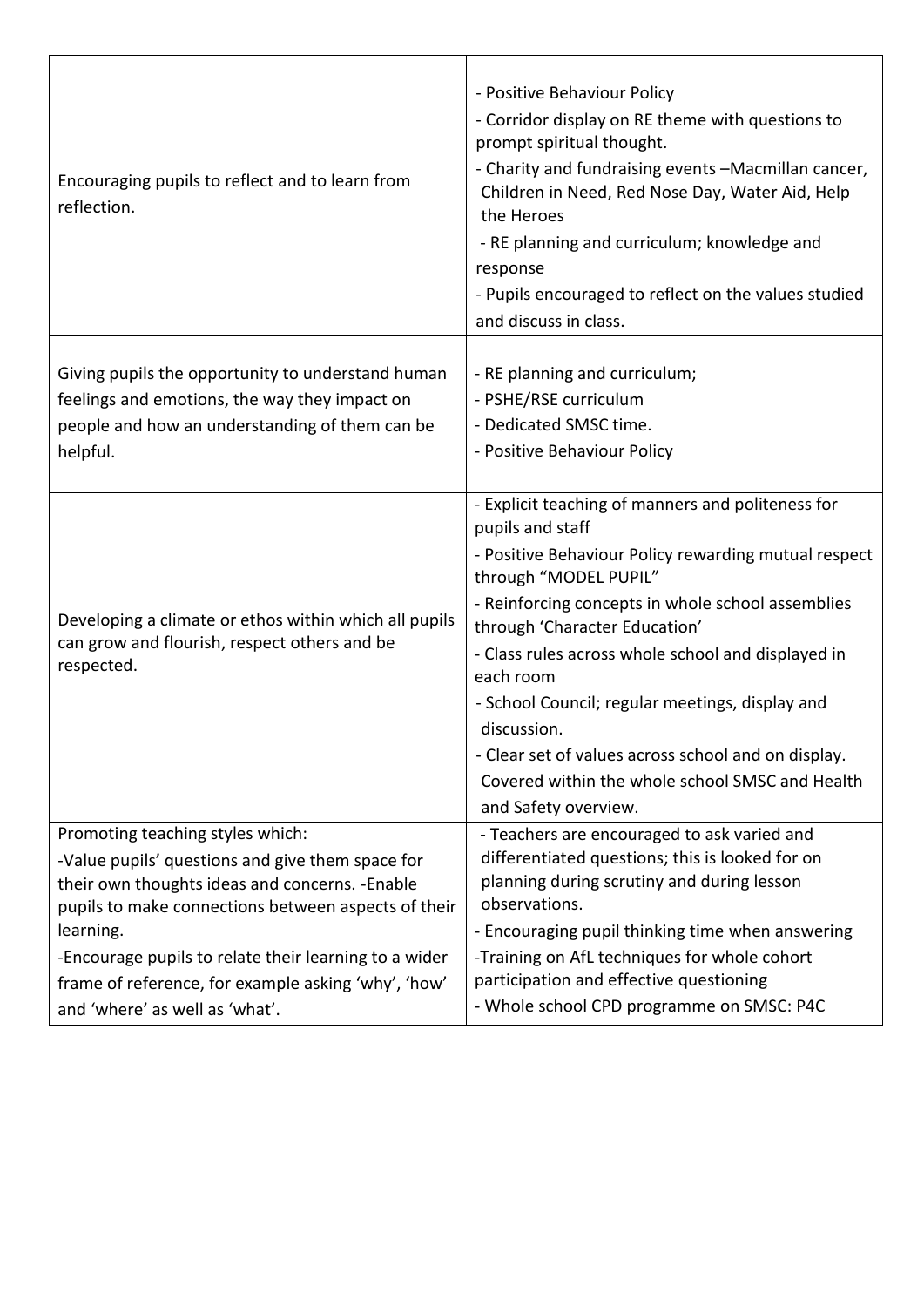| <b>MORAL</b>                                                                                                                                                                                                             |                                                                                                                                                                                                                          |
|--------------------------------------------------------------------------------------------------------------------------------------------------------------------------------------------------------------------------|--------------------------------------------------------------------------------------------------------------------------------------------------------------------------------------------------------------------------|
|                                                                                                                                                                                                                          | - Positive Behaviour Policy with display in each class                                                                                                                                                                   |
|                                                                                                                                                                                                                          | - Positively worded whole school rules                                                                                                                                                                                   |
| Providing a clear moral code as a basis for the                                                                                                                                                                          | - Regular updates and reinforcement in assemblies                                                                                                                                                                        |
| behaviour which is promoted consistently through<br>all aspects of the school.                                                                                                                                           | - Star of the Week and other and recognised in<br>Fantastic Friday Assemblies.                                                                                                                                           |
|                                                                                                                                                                                                                          | - Whole school house point system with House<br><b>Captains and Class bonus</b>                                                                                                                                          |
|                                                                                                                                                                                                                          | - British values promoted across the school.                                                                                                                                                                             |
| Promoting racial, religious and other forms of<br>equality.                                                                                                                                                              | - Trips organised with Religious theme studying<br>different faiths                                                                                                                                                      |
| Giving pupils opportunities across the curriculum to<br>explore and develop moral concepts and values, for<br>example personal rights and responsibilities, truth,<br>justice, equality of opportunity, right and wrong. | - In science, debate when used for good and bad. In<br>history, focus on the decisions of key historical<br>figures and debate their judgements and moral<br>viewpoints.<br>- RE planning<br>- Positive Behaviour Policy |
|                                                                                                                                                                                                                          | - School Council                                                                                                                                                                                                         |
|                                                                                                                                                                                                                          | - Eco club and gardening club: consider how local<br>environment changed in a positive way or negative.                                                                                                                  |
|                                                                                                                                                                                                                          | - E Safety Computing planning                                                                                                                                                                                            |
|                                                                                                                                                                                                                          | - Bullying lessons, assemblies and awareness in<br>PSHE/RSE and during Anti Bullying Week.                                                                                                                               |
| Developing an open and safe learning environment                                                                                                                                                                         | - Pupil voice tutorials                                                                                                                                                                                                  |
| in which pupils can express their views and practise<br>moral decision-making.                                                                                                                                           | - Use of school forums for thought of week and<br>discussion forums on moral issues                                                                                                                                      |
|                                                                                                                                                                                                                          | - Drug and alcohol and healthy school curriculum                                                                                                                                                                         |
|                                                                                                                                                                                                                          | - School Council makes decisions on trips, subjects<br>and new dinner menus.                                                                                                                                             |
|                                                                                                                                                                                                                          | - Positive praise                                                                                                                                                                                                        |
| Rewarding expressions of moral insights and good<br>behaviour.                                                                                                                                                           | - House points system with weekly, termly and Yearly<br>winners                                                                                                                                                          |
|                                                                                                                                                                                                                          | - Good to be Green but "We are going for Gold".<br>Children awarded model pupil status for behaviour /<br>learning attitudes that go above and beyond.                                                                   |
|                                                                                                                                                                                                                          | - Celebration assembly with Star of Week certificates<br>relating to school values and good learning traits.                                                                                                             |
|                                                                                                                                                                                                                          | - Termly Reading Prizes for the Reading Olympics                                                                                                                                                                         |
|                                                                                                                                                                                                                          | - Writer of the Week awards                                                                                                                                                                                              |
|                                                                                                                                                                                                                          | - Lunchtime behaviour slips that reward positive<br>behaviour as well as recognising negative                                                                                                                            |
|                                                                                                                                                                                                                          | - Yearly Attendance Awards                                                                                                                                                                                               |
|                                                                                                                                                                                                                          | - Regular prizes/regular rewards for demonstration<br>of good manners and politeness with class bonus                                                                                                                    |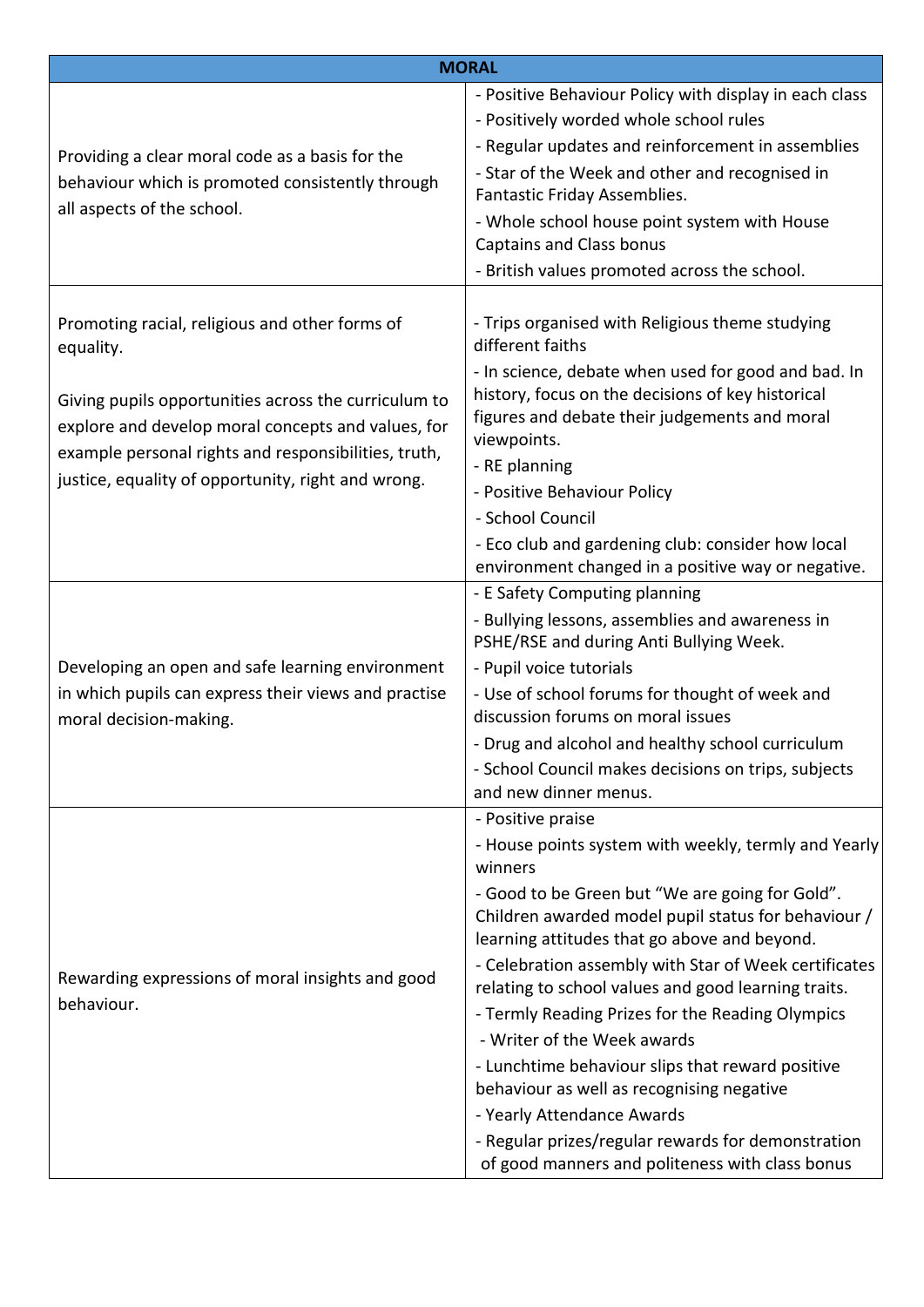| Making an issue of breaches of agreed moral codes<br>where they arise, for example, in the press, on<br>television and the internet as well as in school. | - Reinforcement in Assemblies - children very clear<br>on expectations<br>- Recognise days such as anti-bullying and safer<br>recruitment. Look at how feels to be "wronged".<br>- E Safety Computing planning and policy<br>- Respond to national events in Assemblies<br>- In PE and sports there is a clear code of conduct on<br>the pitch and within school. |
|-----------------------------------------------------------------------------------------------------------------------------------------------------------|-------------------------------------------------------------------------------------------------------------------------------------------------------------------------------------------------------------------------------------------------------------------------------------------------------------------------------------------------------------------|
| Recognising and respecting the codes and morals of<br>the different cultures represented in the school and<br>wider community.                            | - RE planning and curriculum<br>- PSHE/RSE curriculum                                                                                                                                                                                                                                                                                                             |
| Encouraging pupils to take responsibility for their                                                                                                       | - rules consistent across school with one that reflects<br>this.                                                                                                                                                                                                                                                                                                  |
| actions, for example, respect for property, care of<br>the environment, and developing codes of<br>behaviour.                                             | - Positive Behaviour Policy with consistent rules<br>across the school; school rule relates to respect for<br>property.                                                                                                                                                                                                                                           |
|                                                                                                                                                           | - Class rules and expectations reinforced by a<br>contract visible in classrooms.                                                                                                                                                                                                                                                                                 |
|                                                                                                                                                           | - Ecology in looking after the school's garden beds                                                                                                                                                                                                                                                                                                               |
| Providing models of moral virtue through literature,                                                                                                      | - Whole school, Key stage and Class Assemblies                                                                                                                                                                                                                                                                                                                    |
| humanities, sciences, arts, assemblies and acts of<br>worship.                                                                                            | - By acknowledging the positive and negative<br>benefits of the Internet.                                                                                                                                                                                                                                                                                         |
|                                                                                                                                                           | - Visitors planned as part of the collective worship<br>for example, a Reverend from the local church                                                                                                                                                                                                                                                             |
|                                                                                                                                                           | - Wider opportunities in music; teaching pupils self<br>discipline and learning an instrument                                                                                                                                                                                                                                                                     |
|                                                                                                                                                           | - In sport, make clear fair play demonstrated with the<br>shaking of hands.                                                                                                                                                                                                                                                                                       |
|                                                                                                                                                           | - School mission statement posters displayed in front<br>entrance                                                                                                                                                                                                                                                                                                 |
| Reinforcing the school's values through images,<br>posters, classroom displays, screensavers,                                                             | - Classroom and corridor displays all of a high<br>standard, reflecting school's vision for curriculum.                                                                                                                                                                                                                                                           |
| exhibitions etc.                                                                                                                                          | - School values displayed and add pupil voice                                                                                                                                                                                                                                                                                                                     |
|                                                                                                                                                           | comments on the certain school or British values.                                                                                                                                                                                                                                                                                                                 |
|                                                                                                                                                           | - Consistent displays within all classrooms with rules<br>displayed and incentives.                                                                                                                                                                                                                                                                               |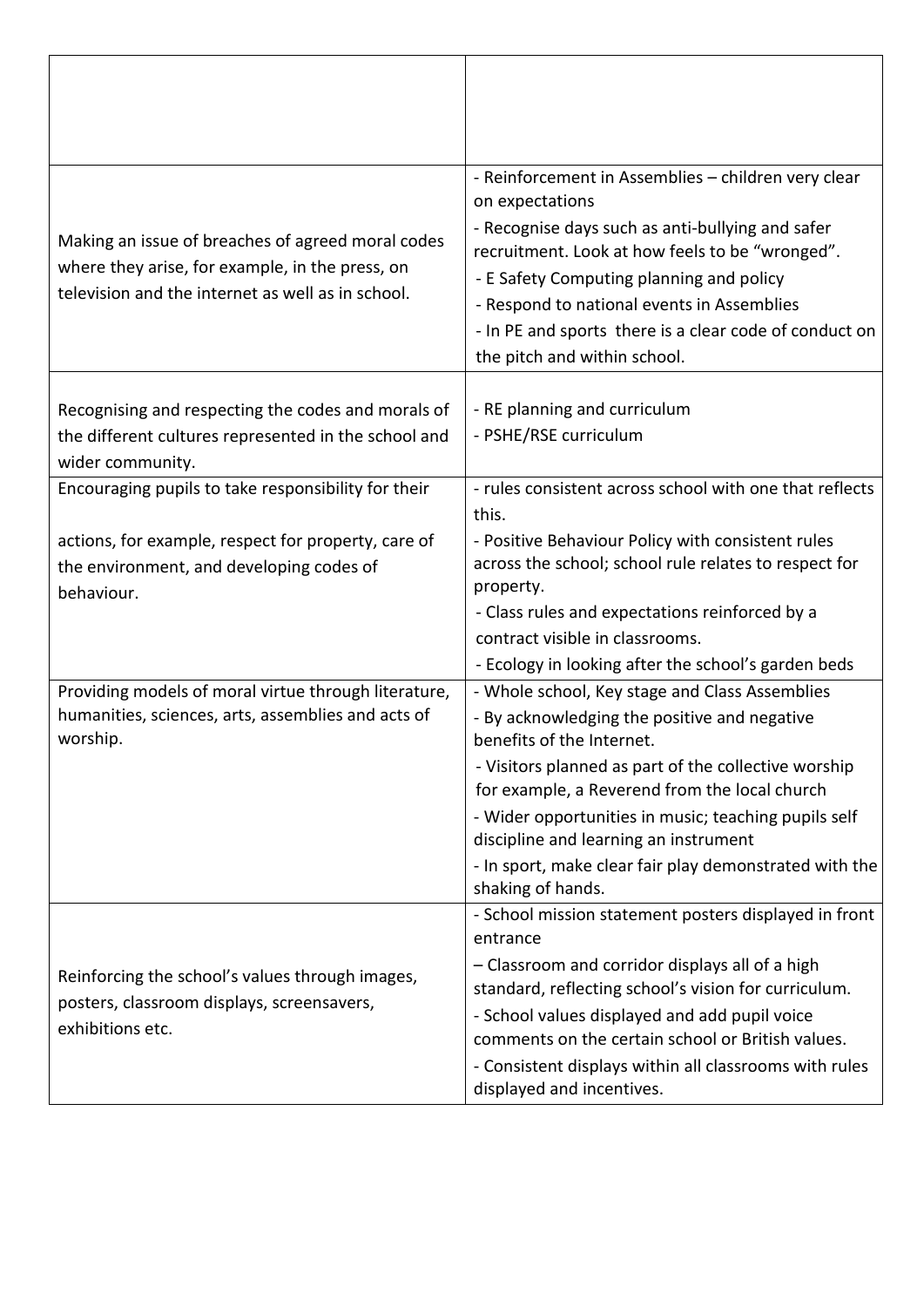| <b>SOCIAL</b>                                                                                                                                                                                                                          |                                                                                                                                                                                                                                                                                                                                                                                                                |
|----------------------------------------------------------------------------------------------------------------------------------------------------------------------------------------------------------------------------------------|----------------------------------------------------------------------------------------------------------------------------------------------------------------------------------------------------------------------------------------------------------------------------------------------------------------------------------------------------------------------------------------------------------------|
| Identifying key values and principles on which the<br>school community life is based.                                                                                                                                                  | - Positive behaviour Policy<br>- Consistent whole school Rules                                                                                                                                                                                                                                                                                                                                                 |
|                                                                                                                                                                                                                                        | - Consistent core values that the school have agreed<br>upon and promote.                                                                                                                                                                                                                                                                                                                                      |
| Fostering a sense of community with common<br>inclusive values which ensure that everyone,<br>irrespective of ethnic origin, nationality, gender,<br>ability, sexual orientation and religion can flourish.                            | - All policies demonstrate equality and inclusion.<br>- Clear Equality policy which is considered in all<br>policy renewal.<br>- Competitive Sports Days in School<br>- Community events; Carol Concerts, Church visits,<br>Harvest and Easter celebrations, Christmas<br>performances, Singing in local places, Fund raising<br>events, Remembrance week,<br>- Family learning through parental / carer talks |
| Encouraging pupils to work cooperatively.                                                                                                                                                                                              | - School Council<br>- Learning Partners during class discussions<br>- Staff training on whole class participation<br>techniques, group work and learning partners.<br>- Regular competitive sporting events<br>- Fundraising Events planned for a Summer                                                                                                                                                       |
| Encouraging pupils to recognise and respect social<br>differences and similarities.                                                                                                                                                    | - PSHE/RSE and challenging stereotypes.<br>- In History, children learn about how different<br>civilisations are organised socially.                                                                                                                                                                                                                                                                           |
| Providing positive corporate experiences, for<br>example, through assemblies, team activities,<br>residential experiences, school productions.                                                                                         | - Christmas Productions<br>- Christmas Carol Concert<br>- Drama productions<br>- Sports Day<br>- Termly topic plans have enrichment and<br>enhancement opportunities with visitors and trips<br>- Enhancement days where dress up / thematic<br>creative tasks<br>- Creative high standard topic books.<br>- Residential experiences planned e.g. Hothersall<br>Lodge                                          |
| Helping pupils develop personal qualities which are<br>valued in a civilised society, for example, through<br>thoughtfulness, honesty, respect for difference,<br>moral principles, independence, interdependence<br>and self-respect. | - RE planning and curriculum<br>- PSHE/RSE/Citizenship curriculum<br>- School involvement in community events such as<br>remembrance.<br>- Involved in community improvements<br>- Look at moral issues.<br>- Reflected in our school values; kindness / respect /                                                                                                                                             |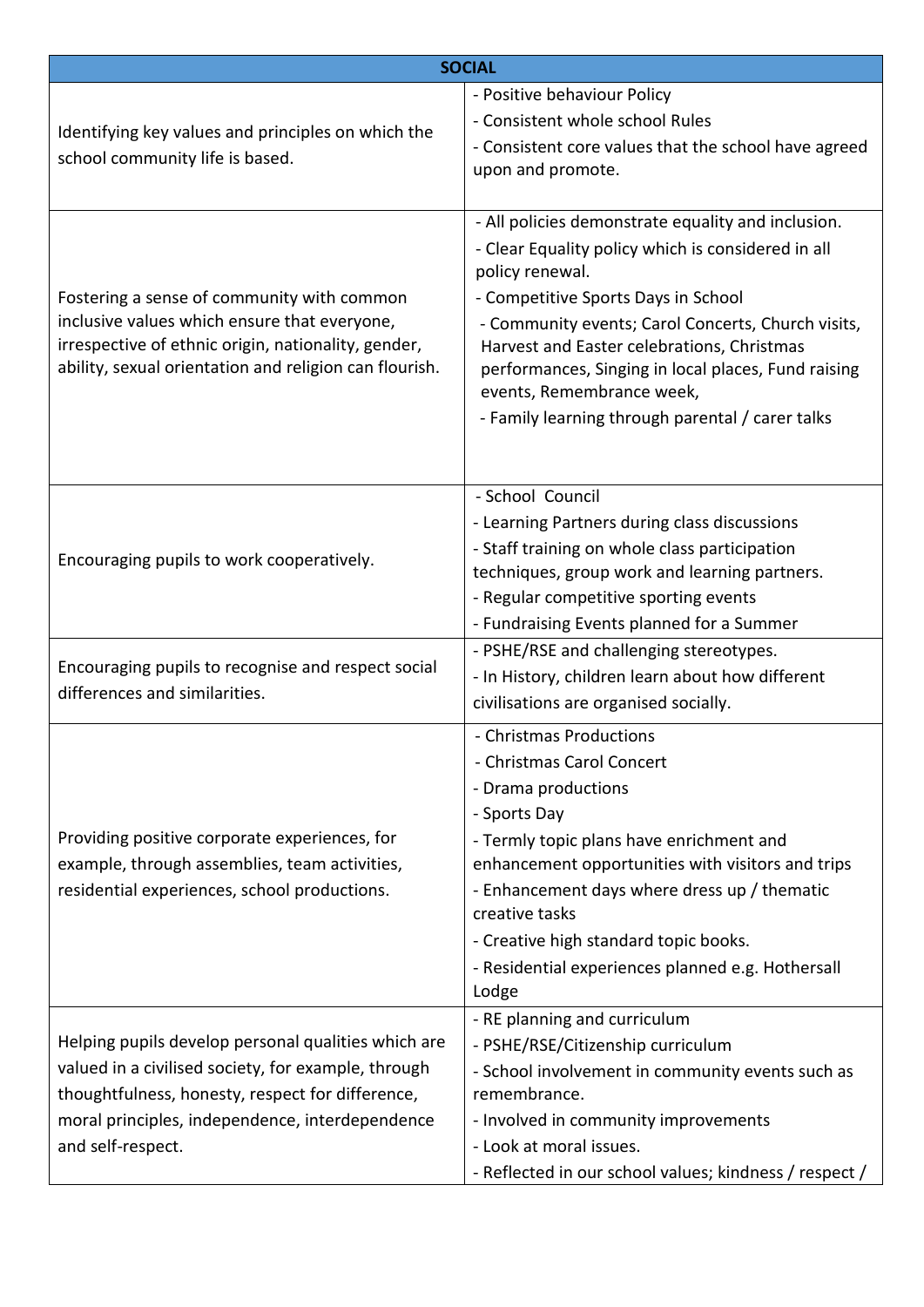|                                                                                           | responsibility.                                                 |
|-------------------------------------------------------------------------------------------|-----------------------------------------------------------------|
|                                                                                           |                                                                 |
|                                                                                           |                                                                 |
|                                                                                           |                                                                 |
| Helping pupils to challenge, when necessary and in                                        | - Whole school assemblies on aspirations, talents and           |
| appropriate ways, the values of a group or wider                                          | targets.                                                        |
| community.                                                                                |                                                                 |
|                                                                                           | - Pupil elections and democratic vote for School<br>Council     |
| Providing a conceptual and linguistic framework                                           | Children write own speeches for Council                         |
| within which to understand and debate social issues,                                      | - Pupil training for Playground leaders and Sports              |
| providing opportunities for engaging in the                                               | Ambassadors                                                     |
| democratic process and participating in community                                         | - Involvement in Senior Leader Interviews                       |
| life.                                                                                     | - Mirror General election with school's own election            |
|                                                                                           | - Pupil voice on selection of House Captains                    |
|                                                                                           | - Participating in Remembrance;                                 |
|                                                                                           | - School Council choose how to raise money and                  |
| Providing opportunities for pupils to exercise<br>leadership and responsibility.          | fundraise for charities and involved in whole school<br>change. |
|                                                                                           | - Children plan further ways to improve our school              |
|                                                                                           | - Planned that pupils have roles in school such as              |
|                                                                                           | recycling officers / sports ambassadors and                     |
|                                                                                           | playground leaders. Have various responsibilities.              |
|                                                                                           | - Promoting parents / carers to volunteer to support            |
| Providing positive and effective links with the world<br>of work and the wider community. | pupil's learning, including regular reading                     |
|                                                                                           | -Parents invited in to work with pupils on creative             |
|                                                                                           | tasks.                                                          |
|                                                                                           | - Student teachers                                              |

| <b>CULTURAL</b>                                                                             |                                                                                                                                                                                                                                             |
|---------------------------------------------------------------------------------------------|---------------------------------------------------------------------------------------------------------------------------------------------------------------------------------------------------------------------------------------------|
| Providing opportunities for pupils to explore their<br>own cultural assumptions and values. | - Humanities curriculum; Fairtrade / Brazil / Rights<br>to go to school / challenging stereotypes / war and<br>peace through remembrance.                                                                                                   |
| Extending pupils' knowledge and use of cultural<br>imagery and language.                    | - Cultural elements in topics studied: South America<br>/ Brazil / Africa / Greece / Egypt<br>- Sharing stories from other cultures and countries in<br>assemblies                                                                          |
| Recognising and nurturing particular gifts and<br>talents.                                  | - Differentiation in planning to challenge pupil's<br>learning.<br>- PSHCE curriculum look at personal gifts and talents.<br>- Giving the pupils opportunities to showcase talents<br>in various subjects including sport, drama and music. |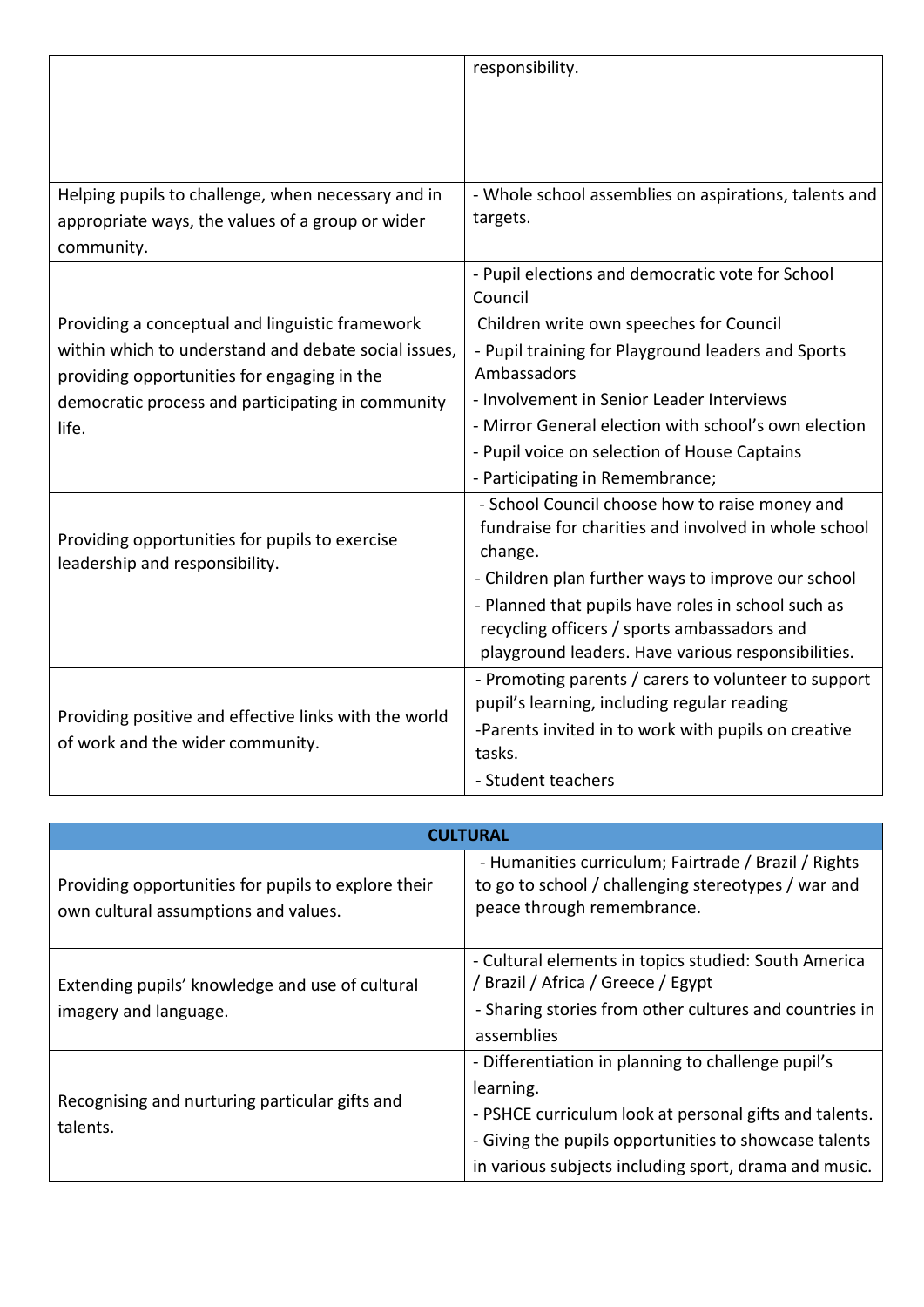|                                                                                                                                                                                                                 | - Participation in gifted and talented workshops: ICT                                                                                                                                                                   |
|-----------------------------------------------------------------------------------------------------------------------------------------------------------------------------------------------------------------|-------------------------------------------------------------------------------------------------------------------------------------------------------------------------------------------------------------------------|
|                                                                                                                                                                                                                 | coding day; maths and science days; published                                                                                                                                                                           |
|                                                                                                                                                                                                                 | writers; Maths at the Heber; Writing at the Heber.                                                                                                                                                                      |
| Providing opportunities for pupils to participate in<br>literature, drama, music, art, crafts and other<br>cultural events and encouraging pupils to reflect on                                                 | - Children participate in new learning opportunities<br>each term e.g. MFL weeks.<br>- Participating in European Day of languages where<br>each class is a country.                                                     |
|                                                                                                                                                                                                                 | - Creative Thematic Curriculum: Links exploited and<br>when studying other cultures make links to art /<br>music / crafts. For example, Brazil and Flavalas in art<br>/Brazilian carnival dance and themed Summer Fair. |
|                                                                                                                                                                                                                 | - In literacy, engage in texts from different cultures.<br>- In RE and assemblies, children will learn about<br>different events in various religions' calendars.                                                       |
| their significance.                                                                                                                                                                                             | - Participation in Dance project centred around<br>theme                                                                                                                                                                |
|                                                                                                                                                                                                                 | - Participation in Art Project                                                                                                                                                                                          |
|                                                                                                                                                                                                                 | - Making links with global events such as the<br>Olympics, Winter Olympics or World Cup.                                                                                                                                |
|                                                                                                                                                                                                                 | - Looking at the local history and how different<br>cultures have shaped it.                                                                                                                                            |
|                                                                                                                                                                                                                 | - All year groups visit the theatre every year.                                                                                                                                                                         |
|                                                                                                                                                                                                                 | - Drama / musicals on stage: recently Jake and the<br><b>Beanstalk</b>                                                                                                                                                  |
|                                                                                                                                                                                                                 | - Makaton Friendly                                                                                                                                                                                                      |
|                                                                                                                                                                                                                 | - Specialist Music teacher so everyone learns an<br>instrument.                                                                                                                                                         |
|                                                                                                                                                                                                                 | - Opportunities for musicians and speech and drama<br>pupils to perform to their parents.                                                                                                                               |
|                                                                                                                                                                                                                 | - Drama productions performed to wider community<br>in church and social club.                                                                                                                                          |
| Developing partnerships with outside agencies and<br>individuals to extend pupils' cultural awareness, for<br>example, theatre, museum, concert and gallery<br>visits, resident artists and cultural exchanges. | - Visitors expert in historical events providing<br>workshops for various year groups (Victorians,<br>Romans and WWII)<br>- Visits to Local castles                                                                     |
|                                                                                                                                                                                                                 | - Yearly theatre trips for all year groups                                                                                                                                                                              |
|                                                                                                                                                                                                                 | - Gallery visits and involvement in Arts projects - -- *-                                                                                                                                                               |
|                                                                                                                                                                                                                 | - School cultural exchange - pen pals                                                                                                                                                                                   |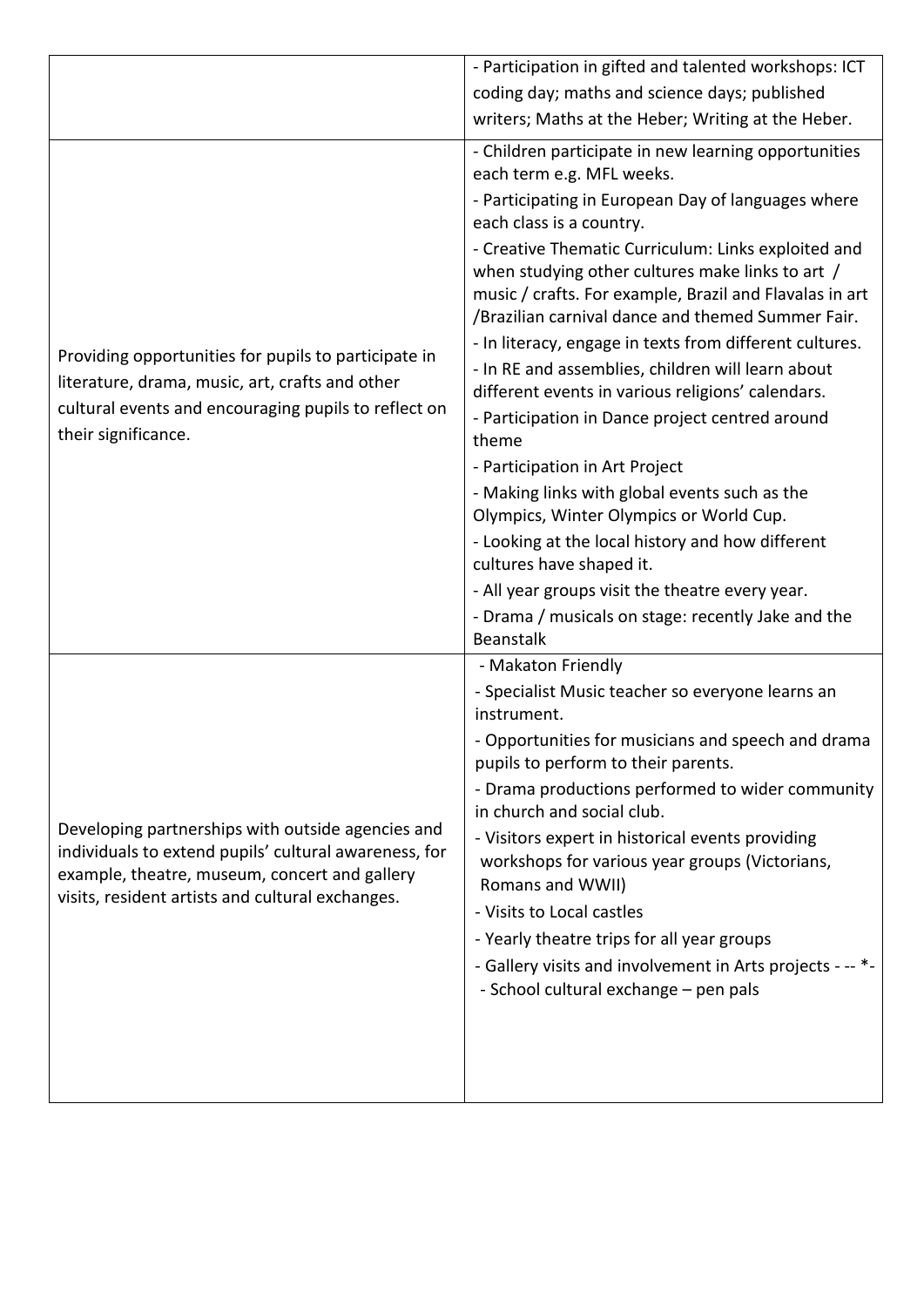| Reinforcing the school's cultural values through<br>displays, posters, exhibitions etc.                                       | - Learning Environment Expectations which reflect<br>themes taught<br>- Displays across the school and school's impact.<br>- Art exhibition where all pupil's art work is show<br>cased.                                                                                                           |
|-------------------------------------------------------------------------------------------------------------------------------|----------------------------------------------------------------------------------------------------------------------------------------------------------------------------------------------------------------------------------------------------------------------------------------------------|
| Auditing the quality and nature of opportunities for<br>pupils to extend their cultural development across<br>the curriculum. | - School's creative curriculum. Plan exciting thematic<br>topics with cultural links<br>- In history and science, look at how developments<br>from around the world affect our daily life<br>- HT carries out scrutiny each term looking at cultural<br>opportunities and gives feedback on plans. |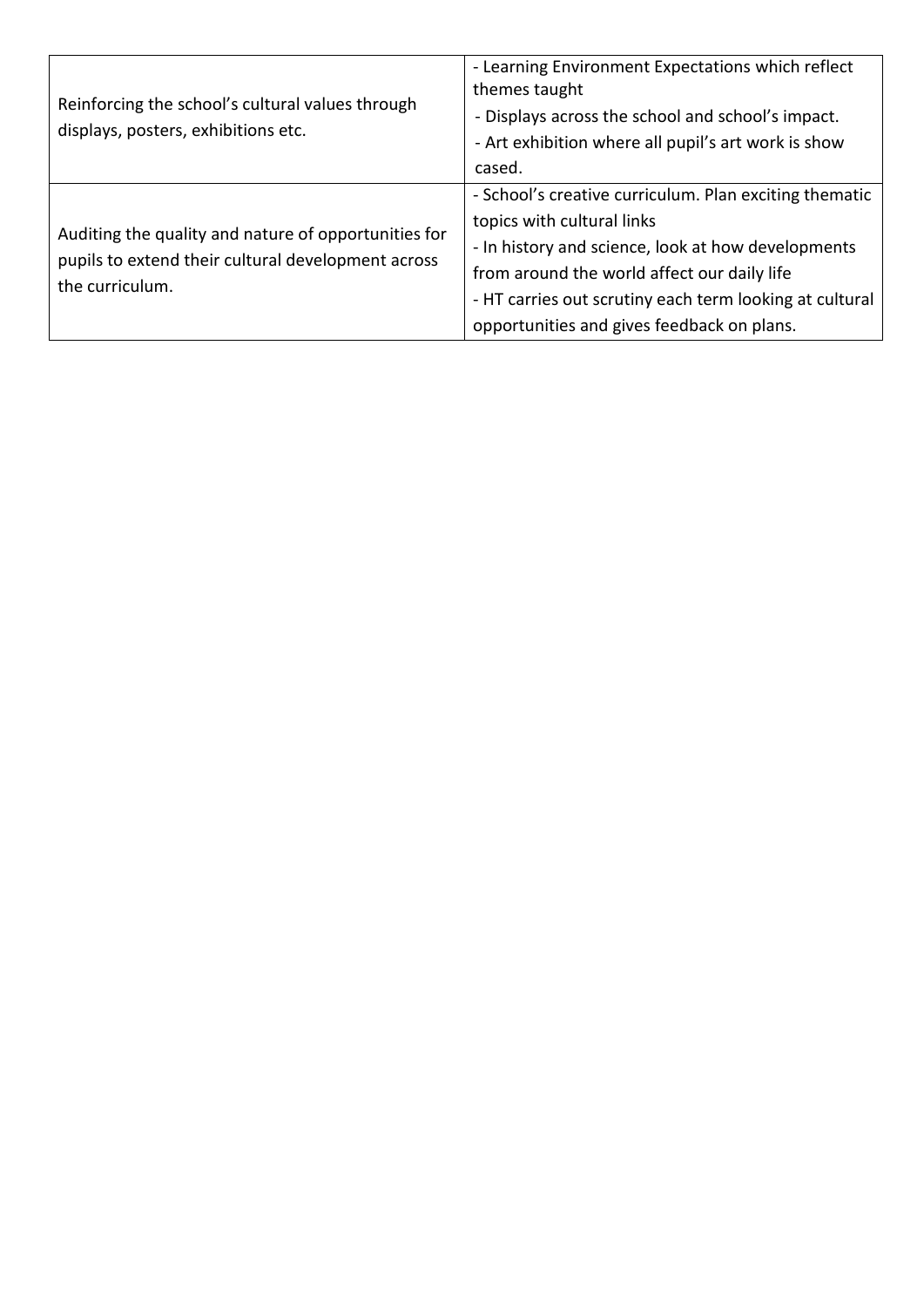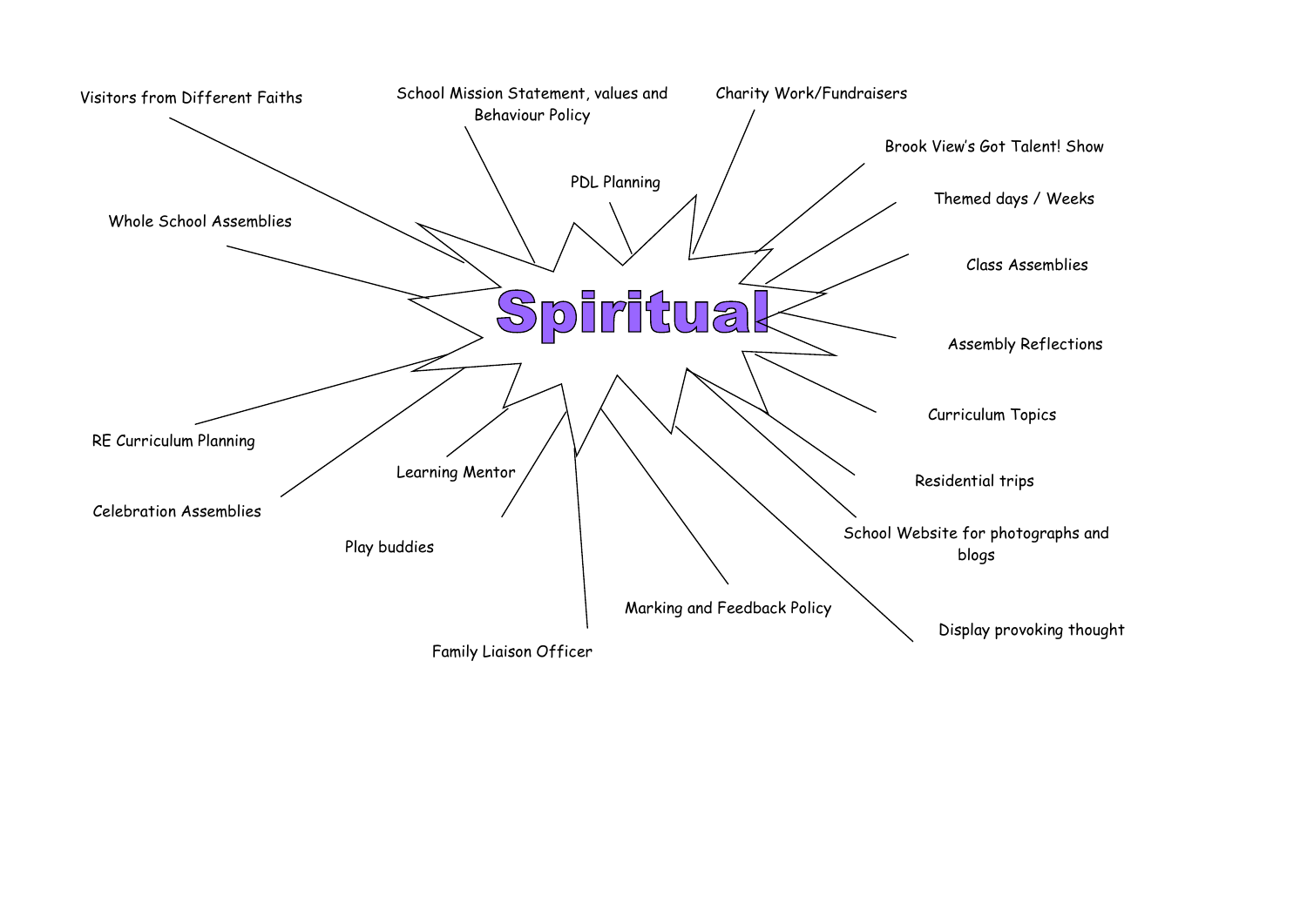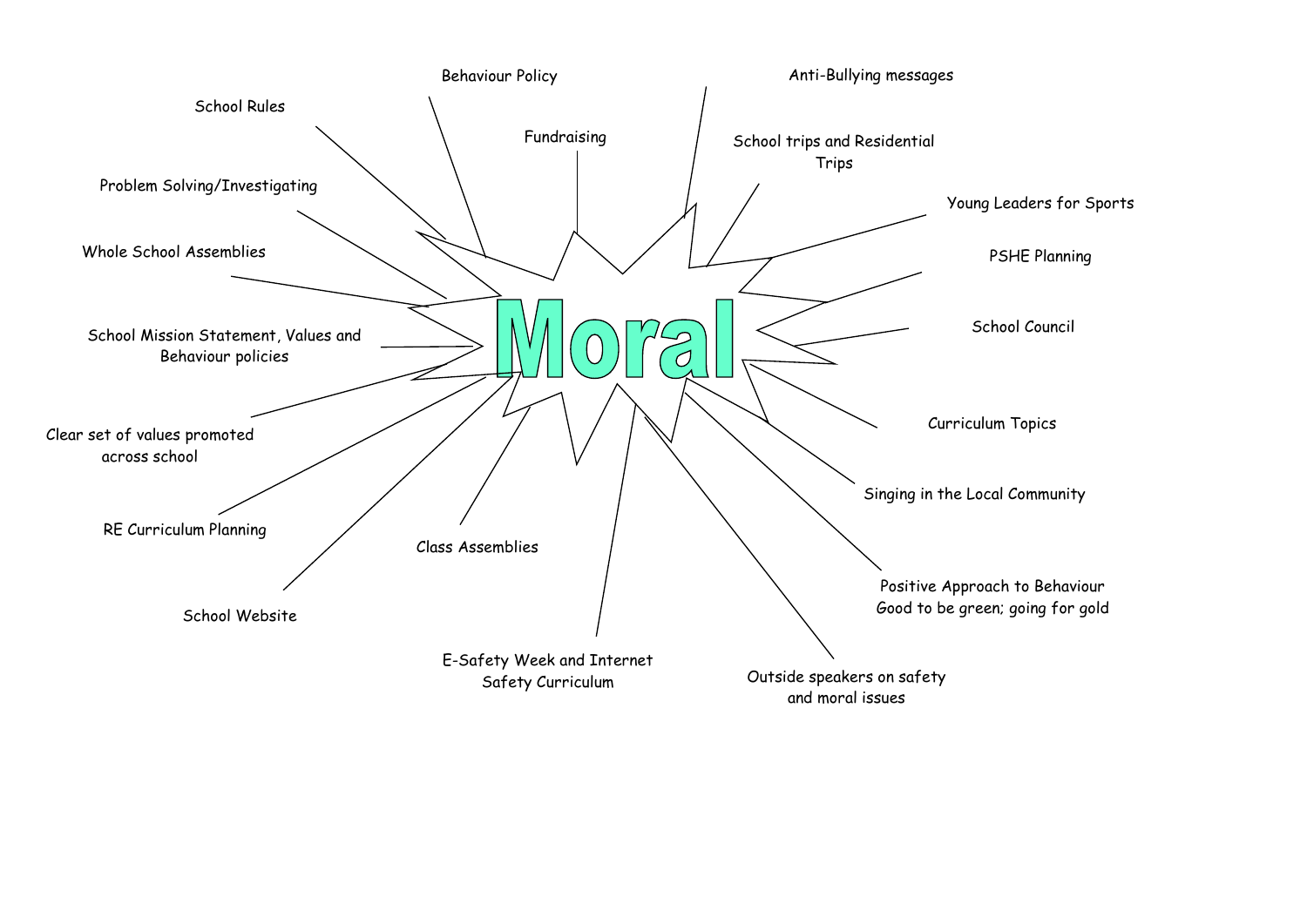